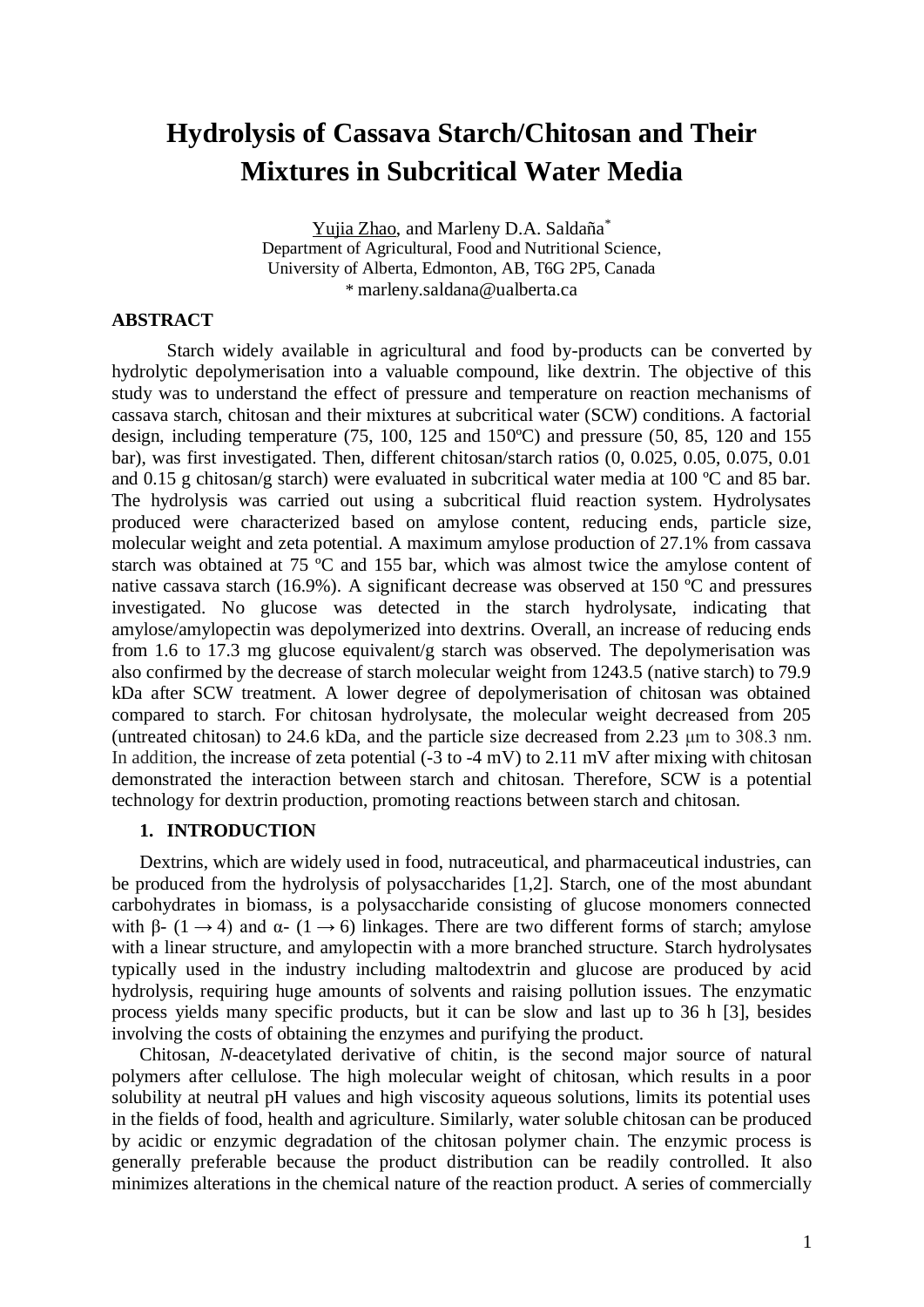enzymes including chitinases, chitosanases, glucanases, lipases and some proteases are available [4]. But, the high cost associated reduces the application of enzymatic methods in the industry.

Recently, polysaccharide hydrolysis under subcritical water in the absence of additives captured a great interest, as the process requires only water; consequently, neutralization and desalination processes can be eliminated [5]. A few studies have shown the possibility of biomass conversion to produce glucose from starch. Starch from sweet potato was decomposed in a batch reactor at hydrothermal conditions in the absence of a catalyst [6]. Glucose yields were negligible at temperatures below 180  $^{\circ}$ C. However, the degradation product (5-hydroxymethylfurfural) from glucose appeared after 10 min at 240  $^{\circ}$ C [6]. In a similar study on hydrolysis of sweet potato starch, Miyazawa and Funazukuri [7] reported a glucose yield of just 4% after 15 min at  $200\,^{\circ}\text{C}$  and unspecified pressure. A higher glucose production  $(53\%)$  was obtained when the medium was acidified with  $CO<sub>2</sub>$ , and the amount of glucose released increased linearly with increasing CO2 concentration from 0-0.32g [7]. All these studies focused on the glucose production therefore higher temperatures were used. Similarly to the starch, chitosan hydrolysis in subcritical water is not reported. One study used sub- and supercritical water as a pretreatment before the enzymatic degradation of chitin. The yield of *N*,*N*<sup> $\prime$ </sup>-diacetylchitobiose at 400 °C for 1 min was up to 37%, compared to 5% without the pretreatment [8]. Another study used sub- and supercritical water to purify the chitosan from crab shell by removing protein. They also found that the average molecular weight of pure chitin decreased from 760 kDa to 0.9 kDa after 2 min at 400  $^{\circ}$ C and the distance between chitin chains increased due to weakening of hydrogen bonds, promoting enzymatic degradation [9].

To date, there is no study on subcritical water hydrolysis of starch or chitosan at 75-150 <sup>o</sup>C to produce valued-added products, like dextrin and low molecular weight chitosan. Therefore, the objective of this study was to understand the effect of pressure and temperature on reaction mechanisms of cassava starch, chitosan and their mixtures at subcritical water conditions.

## **2. MATERIALS AND METHODS**

#### **2.1 Materials**

Cassava starch was provided by CbPAK Tecnologia (Rio de Janeiro, Brazil). Chitosan (75-85% deacetylated) with medium molecular weight of 190-310 kDa was purchased from Sigma Aldrich (Oakville, ON, Canada). Gallic acid (ACS reagent,  $\geq$  99.5%) was acquired from Sigma Aldrich (Oakville, ON, Canada). Purified water from a Milli-Q system (Millipore, Bellerica, MA, USA) was used.

#### **2.2 Methods**

#### **2.2.1. Production of hydrolysates**

Hydrolysis were carried out using the subcritical fluid reaction system (US patent PCT/CA 2014/000432) shown in Figure 1. For each experiment, known amounts of water, cassava starch, chitosan, 1wt% gallic acid solution and their mixtures were first preloaded inside the reactor with a volume of 270 mL. Then, the reactor was connected to the system and filled with Milli-Q water using a HPLC pump. After closing all valves in the system, the mixture inside the reactor was homogenized by a double helix stirrer for 5 min. After the desired temperature and pressure were reached, the reactor was hold at these conditions for 10 min for reaction. The cooling process was performed right after lowering the temperature to 50 ºC. Then, the reacted starch and starch/chitosan mixture solution were unloaded and precipitated with 99% ethanol (1:4  $v/v$ ), the resulting suspensions were passed through a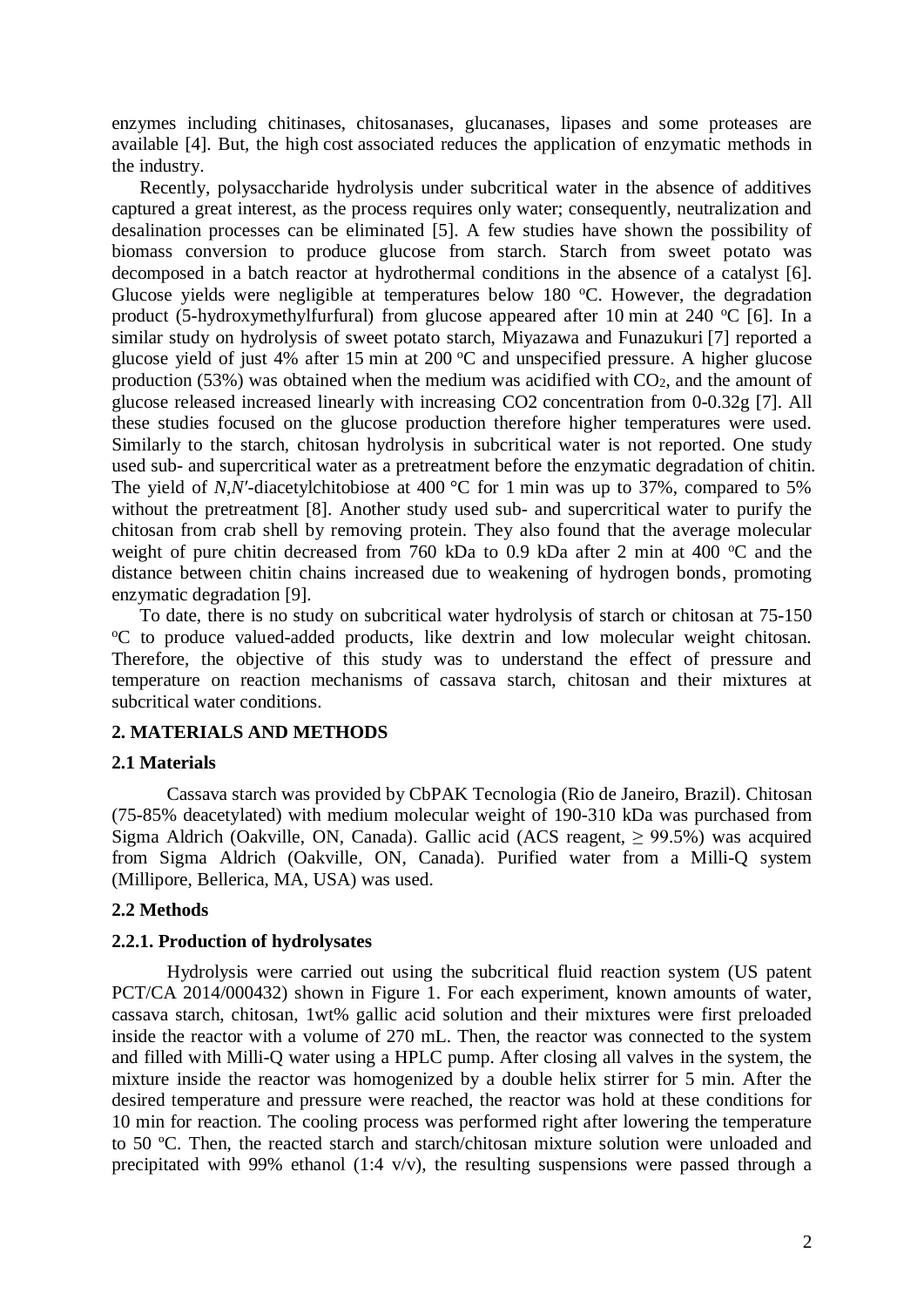Buchner funnel. The precipitates were dried at room temperature for 48h and ground, then passed through a 100-mesh sieve. The supernatants were also collected for reducing sugar analysis by HPLC. The reacted chitosan solutions were freeze dried for further analysis.



**Fig. 1**. Subcritical fluid reaction system: (1) Solvent reservoir, (2) Pump, (3) One-way valve, (4) Pressure gauge, (5) Band heaters, (6) Pressurised fluid reaction vessel, (7) Motor stirrer controlled by the control panel, (8) Stirrer, (9) Thermocouple, (10) Temperature controller, (11) Safety valve, (12) Back pressure regulator, and (13) Sample collection.

A factorial design, including temperature (75, 100, 125 and 150ºC) and pressure (50, 85, 120 and 155 bar), was first investigated. Then, different chitosan/starch ratios (0, 0.025, 0.05, 0.075, 0.01 and 0.15 g chitosan/g starch) were evaluated in subcritical water media at 100 ºC and 85 bar.

#### **2.2.2. Hydrolysate characterization**

The hydrodynamic diameter, zeta potential and average molecular weight of hydrolysates in solution were measured using a Malvern Zetasizer Nano-ZS instrument (Malvern, Worcestershire, UK). For a typical determination, solutions were prepared by dissolving the starch in DMSO and chitosan in Milli-Q water at the concentration of 0.1 mg/mL. All measurements were performed in triplicate.

The reducing end assay was carried out as described by Imoto and Yagishita [10]. Briefly, 0.6 mL of a 0.5 M sodium carbonate solution containing 0.5 g/L potassium ferricyanide was mixed with 450 mL of the sample. The mixture was heated for 15 min at 100 °C and absorbance was determined at 420 nm.

For amylose content determination [11], starch  $(0.1 \text{ g})$  was dissolved by heating in DMSO (10 mL) for 15 min at 85 °C. When dissolved, this solution was then diluted to 25 mL in a volumetric flask with Milli-Q water. An aliquot (1 mL) of this solution was then diluted with 50 mL of water, 5 mL of a solution of iodine (0.0025 mol/L) in potassium iodide (0.0065 mol/L) added with mixing and the absorbance was read at 600 nm.

Reducing sugars in the starch hydrolysate were determined by HPLC (Agilent, Santa Clara, CA, USA) using a SUPELCO Pb column operating at 70°C, with a water flow rate of 0.6 mL/min and a refractive index detector.

The pH of the hydrolysates right after the reaction was measured using a pH meter (Fisher Scientific Accumet Basic XL20, Waltham, MA, USA).

#### **2.2.3. Statistical analysis**

The experiments were done at least in duplicates. R studio software was used to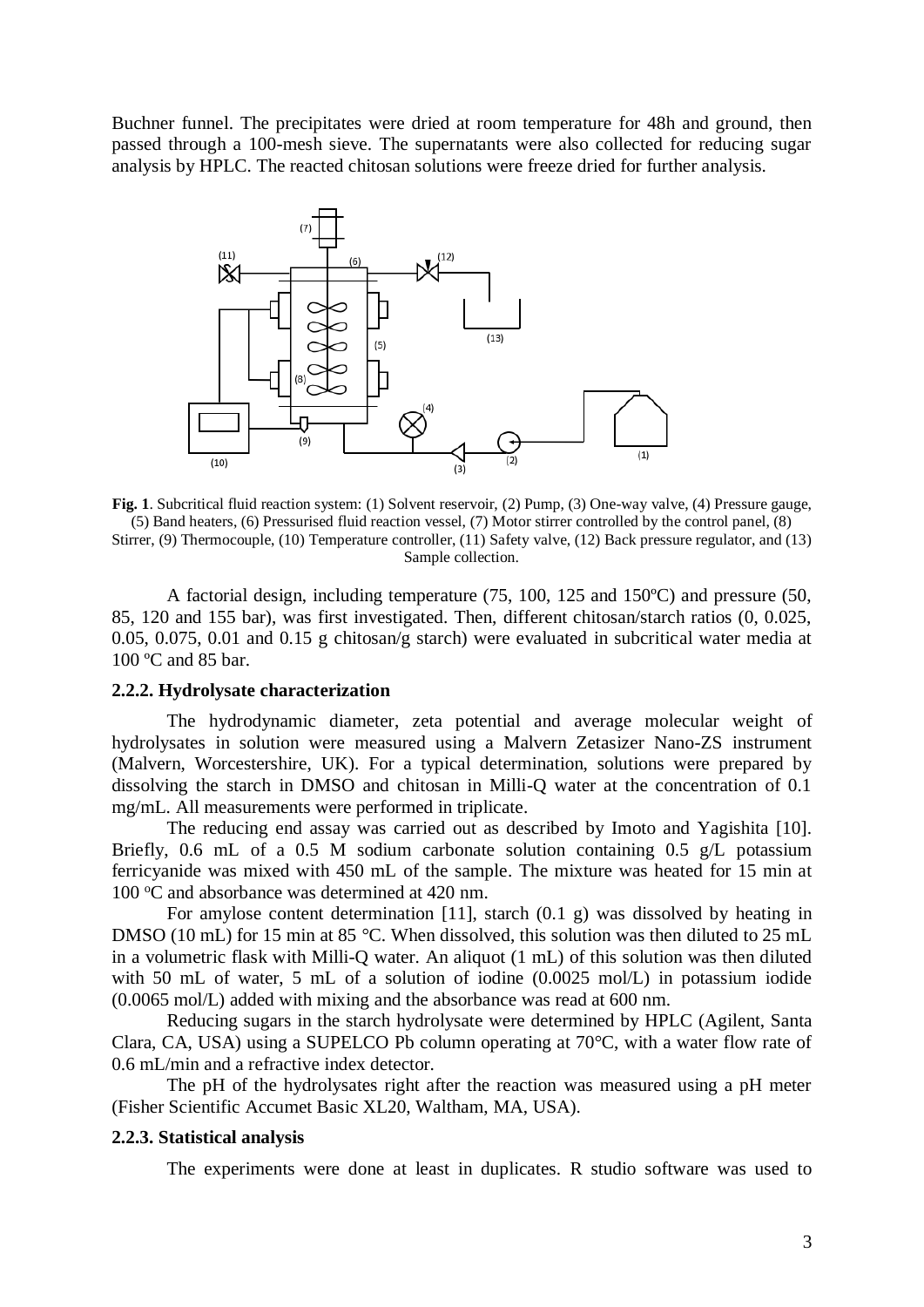conduct analysis of variance (ANOVA). Tukey's test was used to identify significant difference at  $p<0.05$  between means of each sample.

#### **2. RESULTS AND DISCUSSION**

Figure 2 shows the amylose production of cassava starch treated with SWC at 75 to 150  $^{\circ}$ C and 50 to 155 bar. Cassava starch usually has amylose values ranging from 16% to 20% [12]. The amylose content of native cassava starch used in this study was 16.9%. At 75  $\degree$ C, the amylose content increased with the increasing pressure from 13.4% to 27.1%. At 100 and 125 °C, the yield of amylose peaked at 85 bar, reaching 22.4% and 17.3%, respectively. When higher pressures were used, the amylose production significantly reduced to less than 1%. Severe decrease was observed at 150 ºC at all pressures investigated. Under the SCW conditions, starch molecule undergoes depolymerisation through debranching at the β-  $(1 \rightarrow 4)$  glycosidic bonds or decomposing within the chain between  $\alpha$ -  $(1 \rightarrow 6)$  glycosidic bonds. At a temperature of 75  $\degree$ C, long amylose/amylopectin chains were broken into short chain amylose, so the increased amylose yield was observed. With the subsequence depolymerisation at high temperatures and pressures, short chains of amylose were further degraded to dextrins.



**Figure 2.** Amylose content in pure cassava starch after SWC treatment at 75-150 °C and 50-155 bar.

The starch hydrolysate production was further demonstrated by the reducing end analysis as shown in Figure 3. In constant with the amylose content observed in starch hydrolysates, the decreased amylose concentration and increased reducing end production indicated the formation of low molecular weight fragments from further hydrolysis at high temperatures (100-150 ºC) and pressures (85-155 bar). The depolymerization was less significant at 75 ºC. At a pressure of 155 bar, the amounts of reducing end produced were twice compared with the reducing end formed at 50 bar and temperatures investigated. Moreover, the effect of temperature was more pronounced, where the reducing end yield increased around five times at 150 ºC compared with the yield at 75 ºC. The highest yield (38.6 mg glucose equivalent/g starch) was obtained at 150 °C and 155 bar. However, no reducing sugar (DP  $\leq$  6) was detected by HPLC in the starch hydrolysate at all conditions investigated (data not shown), indicating the production of low molecular weight dextrins instead of monosaccharides. This result is in agreement with the previous study performed by Nagamori and Funazukuri [6], where glucose yield was negligible at temperatures lower than  $180^{\circ}$ C.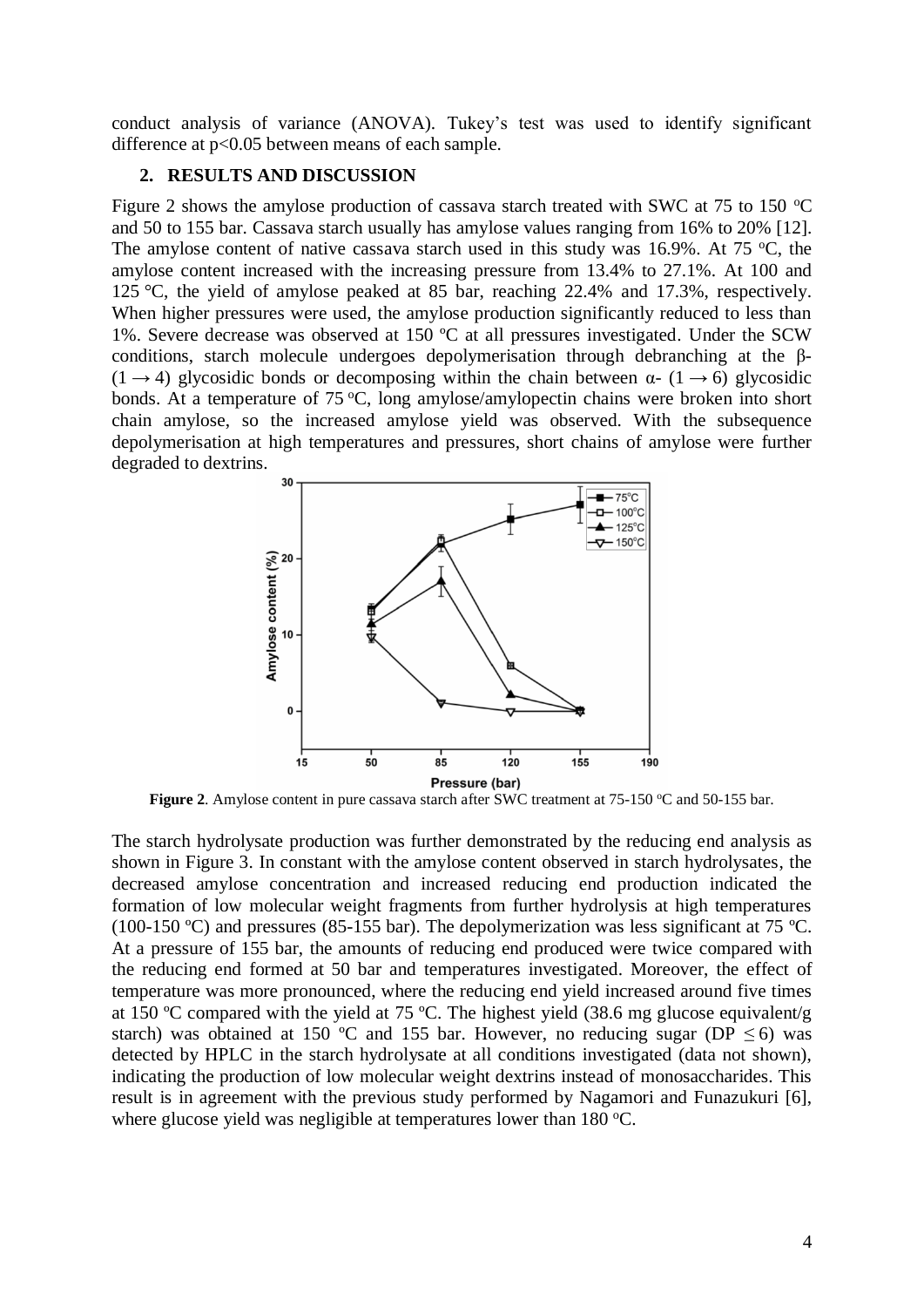

Figure 3. Reducing end yield of cassava starch after SWC treatment at 75-150 °C and 50-155 bar.

The average molecular weight of native cassava starch after SWC treatment is shown in Figure 4. The molecular weight distributions of the starch hydrolysates shifted to lower molecular weights by increasing temperature and pressure. Starch average molecular weight decreased to almost half at all temperatures investigated with the increasing pressure from 50 to 155 bar. The most effective reduction of molecular weight from 513.5 kDa at 50 bar and 75  $\degree$ C to 172.5 kDa occurred at 50 bar and 150  $\degree$ C. Within 10 min of reaction, the average molecular weight was reduced from 1243.5 kDa (native cassava starch) to 79.8 kDa, which is much lower than that reported by Van der Veen et al. [13], who produced hydrolysed corn starch with molecular weight of 441 kDa at 110  $\rm{^{\circ}C}$  for 8h from the native corn starch with a molecular weight of 2286 kDa.



Figure 4. Molecular weight of pure cassava starch after SWC treatment at 75-150 °C and 50-155 bar.

Particle size and molecular weight of pure chitosan after SCW treatment are shown in Figure 5. There was no significant difference of the particle size between untreated chitosan (2428.5 nm) and chitosan treated at 75  $\rm{°C}$  (2510.5-2448.5 nm). Chitosan particle was reduced to one tenth the untreated value at the highest temperature of 150  $\degree$ C. SCW showed a had pronounced effect on chitosan hydrolysis than starch hydrolysis. The average molecular weight of untreated chitosan was around 205 kDa. At the lowest temperature (75  $\degree$ C) used, a dramatic reduction from180.5 to 77 kDa was found with the increasing pressure from 50 to 155 bar. More than twice of reduction was obtained at temperatures over 100  $\degree$ C, as gallic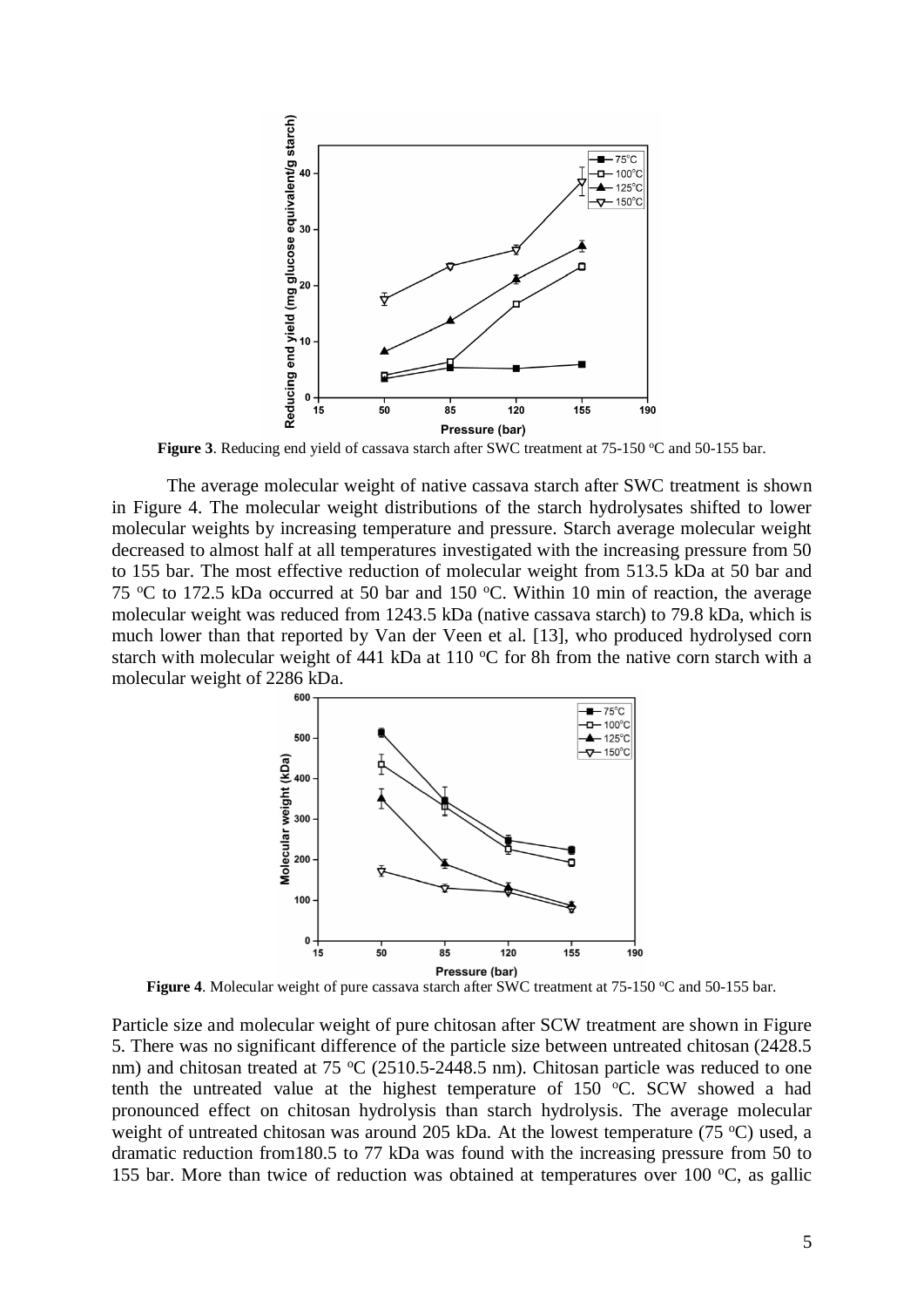acid favored chitosan hydrolysis in SCW. Also, Vårum et al. [14] reported that the activation energy for hydrolysis of the two deacetylated (D-D) glycosidic linkage was higher than the activation energy for hydrolysis of the two acetylated units (A-A) and an acetylated and a deacetylated unit (A-D) glycosidic linkage. As starch has similar non-acetylated (D-D) glycosidic linkages, it required more energy to be hydrolysed. The untreated chitosan used in this study had a relative crystallinity of 19.22%, while the native cassava starch had a higher relative crystallinity of 24.38%, indicating that chitosan was easier to be depolymerized due to the relative high level of amorphous regions. Linear chains of starch molecule are constrained under hydrogen bonds in crystal structures, the amorphous part was preferentially degraded because the easiness of attacking. Tian et al. [15] reported that in the crystal region, chitosan was depolymerized by debranching of the layers, while the amorphous portion was depolymerized by penetrating through the loose matrix requiring less energy.

The effect of pressure on particle size and molecular weight was less significant, especially above 100  $\degree$ C. The role of pressure was mainly to retain water in liquid phase, while temperature accelerated the reaction kinetics in addition to affecting vapor–liquid equilibrium.



**Figure 5**. (a) Particle size and (b) molecular weight of pure chitosan after SWC treatment at 75-150 °C and 50-155 bar.

The molecular weight of starch/chitosan complex increased with the increasing ratio of chitosan in the complex (Table 1). Starch is naturally negatively charged as -3/-4 mV, the increase of zeta potential to 2.11 mV after mixing with chitosan demonstrated the interactions between starch and chitosan. Specifically, the high levels of  $H^+$  and  $OH^-$  at subcritical conditions facilitates acid- or base-catalyzed reactions. The relatively high density combined with the SCW high dissociation constant favors ionic reactions. In this study, ions produced  $(HO<sub>3</sub><sup>+</sup>$  and OH $\cdot$ ) at subcritical conditions activated the -OH groups in starch and chitosan, -COOH groups from gallic acid were partially dissociated, while  $HO3^+$  protonated the amino group to -NH<sup>3</sup> + , promoting the reactions between starch and chitosan through hydrogen bonds. In addition, part of non-dissociated gallic acid formed ester linkages after reacting with -CH2OH groups of starch and chitosan hydrocolloids; while dissociated gallic acid with COO-moiety bonded ionically with protonated amino groups  $(NH<sub>3</sub><sup>+</sup>)$  of chitosan, establishing electrostatic interactions capable of forming complexes. Similar results were reported when murta leaf extract (rich in phenolic acids) was incorporated into corn starch/chitosan blend at 70 °C, phenolics formed electrostatic interactions with chitosan. Ester linkages and hydrogen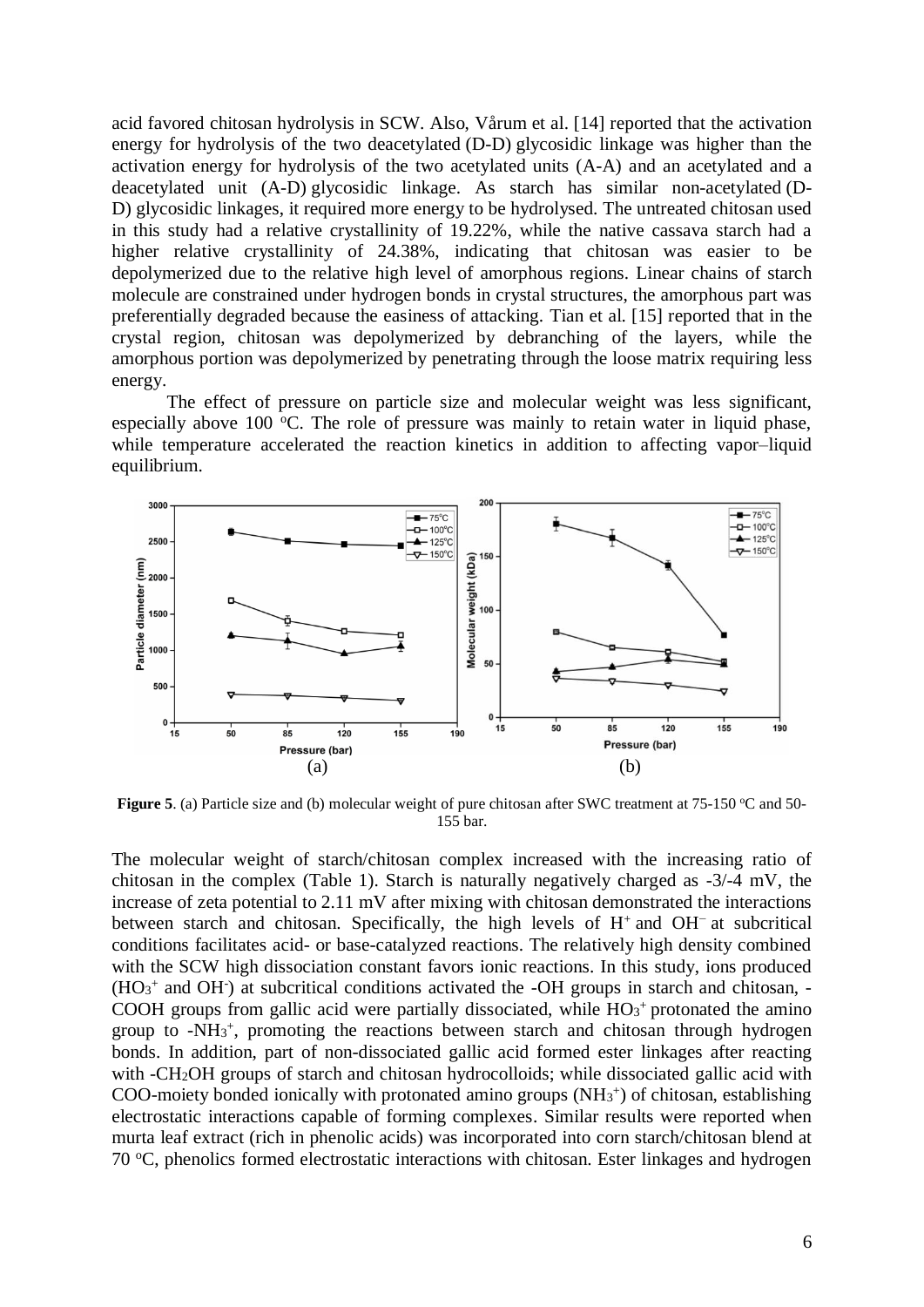bonds were also formed between phenolic acids in murta leaf extract and chitosan/starch blends [16].

| Chitosan/starch<br>ratio $(g/g)$ | $\bf{0}$                      | 0.025                      | 0.05                           | 0.075                            | 0.1                | 0.15              |
|----------------------------------|-------------------------------|----------------------------|--------------------------------|----------------------------------|--------------------|-------------------|
| Molecular weight<br>(kDa)        | $331.4 + 23.4$ <sup>d</sup>   | $950.0 + 5.6$ °            | $955.0 \pm 17.7$ <sup>bc</sup> | $1216.0 \pm 36.7$ <sup>abc</sup> | $1511.0+78.5^{ab}$ | $1656.0 + 31.1^a$ |
| Zeta potential<br>(mV)           | $-3.85 \pm 0.30$ <sup>d</sup> | $0.08 + 0.01$ <sup>c</sup> | $0.15 \pm 0.01$ <sup>c</sup>   | $0.29 + 0.02$ <sup>bc</sup>      | $0.63 \pm 0.08^b$  | $2.11 \pm 0.00^a$ |

**Table 1**. Molecular weight and zeta potential of chitosan/starch mixture after SWC treatment at 100 ºC and 85

bar.

Data shown as mean $\pm$ standard deviation ( $n = 3$ ).

<sup>a-d</sup> Different lowercase letters in the same column indicate significant differences ( $p < 0.05$ ).

#### **4. CONCLUSIONS**

The use of subcritical water technology offers an innovative green process to control hydrolysis of starch and chitosan. Cassava starch were hydrolysed to short chain amylose at 75-100 °C, followed by further depolymerisation to small fragments. However, no reducing sugar was detected by HPLC under the conditions investigated. Chitosan experienced a more effective depolymerisation than starch due to its high amorphous level. Therefore, SCW is a potential technology for dextrin production. Furthermore, starch/chitosan complex were produced in SCW by enhancing cross-linking between starch and chitosan molecules. SCW promotes reactions between starch and chitosan for other applications in the food and nutraceutical industry.

## **ACKNOWLEDGEMENTS**

The authors thank to the Natural Sciences and Engineering Research Council of Canada (NSERC) for funding this project. We are also grateful for the PhD scholarship of Yujia Zhao (China Scholarship Council-CSC, China) at the University of Alberta.

## **5. REFERENCES**

[1] D. Das, S. Pal, Modified biopolymer-dextrin based crosslinked hydrogels: application in controlled drug delivery, RSC Adv. 5 (2015) 25014-25050.

[2] M. Miyazaki, P. Van Hung, T. Maeda, N. Morita, Recent advances in application of modified starches for breadmaking, Trends Food Sci. Technol. 17 (2006) 591-599.

[3] Z. Konsula, M. Liakopoulou-Kyriakides, Hydrolysis of starches by the action of an αamylase from *Bacillus subtilis*, Process Biochem. 39 (2014) 1745-1749.

[4] M. Yalpani, Carbohydrates and Carbohydrate Polymers: Analysis, Biotechnology, Modification, Antiviral, Biomedical and Other Applications, ATL Press, 1993, pp. 44-51.

[5] G. Brunner, Near critical and supercritical water. Part I. Hydrolytic and hydrothermal processes, J. Supercrit. Fluids. 47 (2009) 373-381.

[6] M. Nagamori, T. Funazukuri, Glucose production by hydrolysis of starch under hydrothermal conditions, J. Chem. Technol. Biotechnol. 79 (2004) 229-233.

[7] T. Miyazawa, T. Funazukuri, Polysaccharide hydrolysis accelerated by adding carbon dioxide under hydrothermal conditions, Biotechnol. Prog. 21 (2005) 1782-1785.

[8] M. Osada, C. Miura, Y.S. Nakagawa, M. Kaihara, M. Nikaido, K. Totani, Effect of suband supercritical water pretreatment on enzymatic degradation of chitin, Carbohydr. Polym. 88 (2012) 308-312.